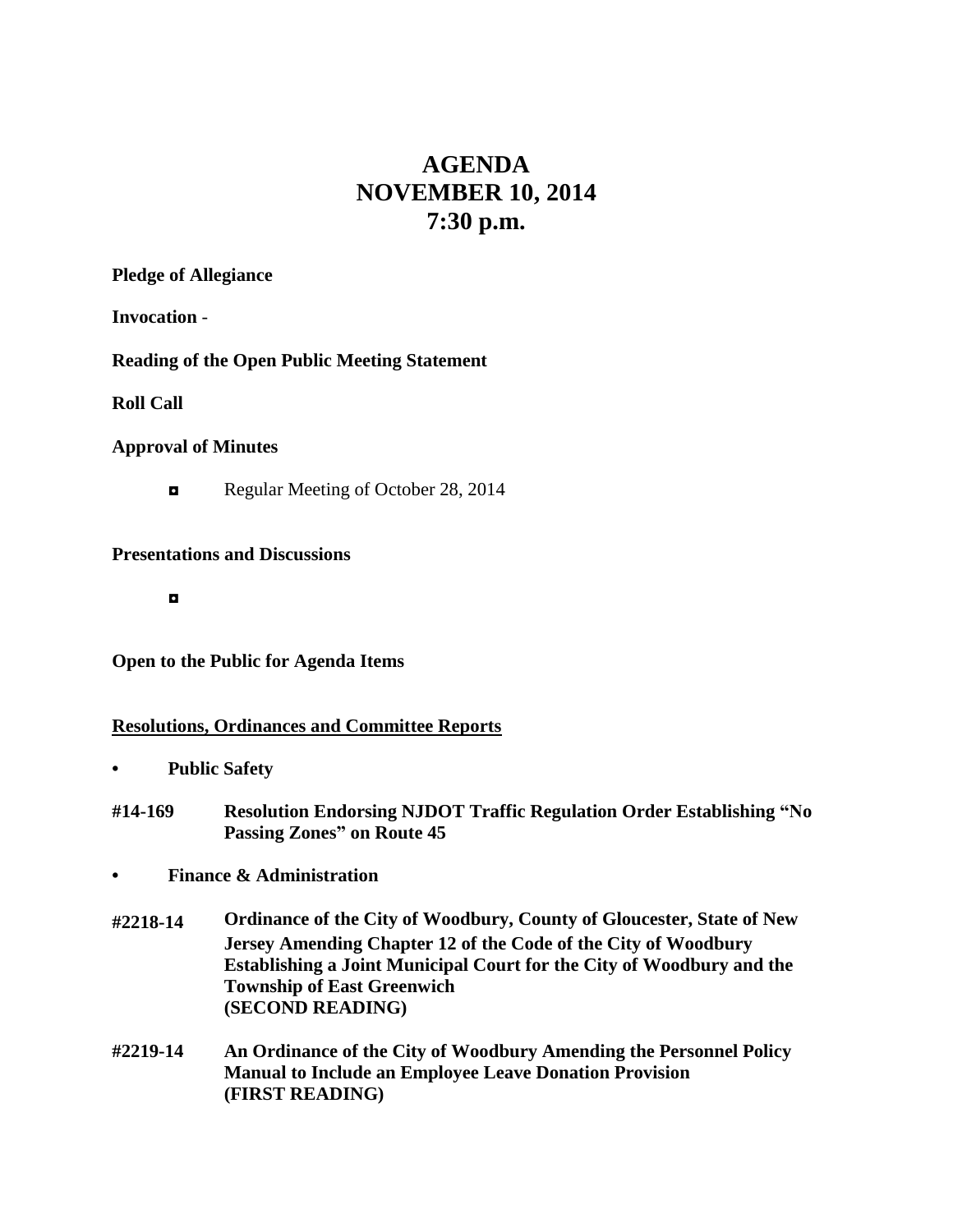| #2220-14 | Ordinance Amending Ordinance 2203-14 of the City of<br><b>Woodbury, County Of Gloucester, New Jersey</b><br>(FIRST READING)                                                                                                                                            |
|----------|------------------------------------------------------------------------------------------------------------------------------------------------------------------------------------------------------------------------------------------------------------------------|
| #14-170  | <b>Resolution of the City of Woodbury Imposing Lien(s) for Property</b>                                                                                                                                                                                                |
|          | <b>Maintenance pursuant to Municipality Code §162-4</b>                                                                                                                                                                                                                |
| #14-171  | Resolution Providing for the Insertion of Special Items of Revenue in the<br>Budget of the City of Woodbury pursuant to N.J.S. 40A:4-87 (Chapter 159,<br>P.L. 1948)                                                                                                    |
| #14-172  | <b>Resolution Authorizing the Transfer of Appropriations in the Local Budget</b><br>of the City of Woodbury for the Year 2014                                                                                                                                          |
| #14-173  | <b>Resolution of the Mayor and City Council of the City of Woodbury</b><br>Authorizing the Execution of a Shared Services Agreement between the City<br>of Woodbury and the Township of East Greenwich to Establish the East<br><b>Greenwich Joint Municipal Court</b> |

Motion for Approval to Pay the Listed Vouchers

- **• Public Works/Parks and Recreation**
- **• Economic Development**
- **#14-174 Resolution Authorizing the Execution of a Shared Services Agreement with the Gloucester County Improvement Authority for Economic Development Assistance**
- **• Community Relations**
- **#2221-14 An Ordinance of the City of Woodbury Amending the Code of the City of Woodbury Amending Chapter 55 "Alcoholic Beverages" Creating Section 55-10 "Social Affairs Permits" (FIRST READING)**
- **• Environmental and Green Acres**
- **• Community Development**
- **• Property**

#### **Old Business**